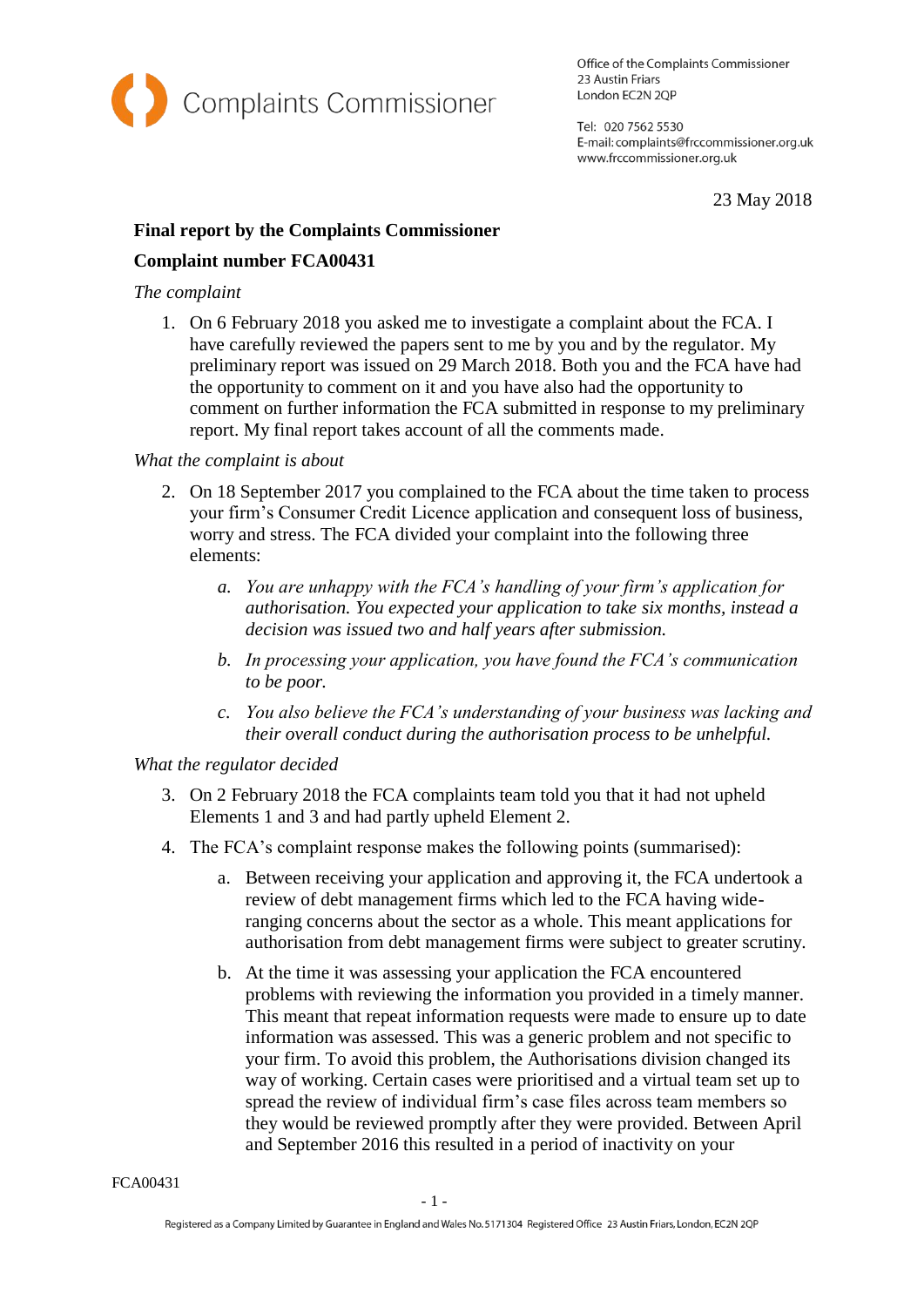application as a decision was made for your case officer to assist on other applications.

- c. Apart from this, your file was being worked on and progressed. The FCA considers that because your firm had interim permission throughout your application process you were able to trade and provide debt management services. The FCA concluded that, whilst it recognised why you were aggrieved with the time taken to process your application, it was not "unnecessarily long" and the FCA was appropriately progressing your application where possible. It did not uphold this element of your complaint
- 5. However, the FCA went on to partly uphold Element 2 of your complaint (poor communication) because:

*…on 23 March 2016, your case officer informed you that they were leaning towards recommending that your application is refused due to concerns such as inadequate assessment of customer circumstances, advice not in best interest of customers, etc. After a brief exchange in the following days about whether you wished to proceed with your application, the next contact you received was on 9 September 2016 where you were told that your application was still under assessment. There was no mention of the concerns they had previously raised nor was there an explanation about whether they were still minded to refuse your application. My expectation after such a delay would have been for the FCA to have provided you with a clear explanation about where your application was in terms of a decision being made and any changes to their approach from their last contact with your firm. I appreciate that due to policy reasons, the FCA is unable to disclose publicly its internal procedures but overall I feel further information could have been provided to you about the processing of your application. Due to the reasons above, I have partially upheld this element. Overall, I am content with the FCA's communication but I believe they could have provided you greater clarity following the inactivity in the handling of your case.*

- 6. Furthermore, in response to Element 3 of your complaint, the FCA said: *I appreciate from your viewpoint, the delay in issuing a decision and the multiple requests for similar information may have suggested that a lack of care on the FCA's behalf but these actions were necessary and could not have been avoided.*
- 7. The complaint response said that overall it believed the FCA's handling of your application was appropriate, had not been unnecessarily delayed, and that it would not be awarding you any compensation.

*Why you are unhappy with the regulator's decision*

- 8. You are dissatisfied with the FCA's response because you consider that the information you supplied to the FCA complaints department amounted to substantial evidence that could only result in your complaint being upheld, an apology offered and compensation granted. You believe that the response you have received from the Complaints Team shows that your complaint has not been taken seriously and that the Team has not satisfactorily addressed the issues you highlighted.
- 9. You are also dissatisfied with the time taken by the FCA to respond to your complaint and its failure to keep you informed or meet its own timescales.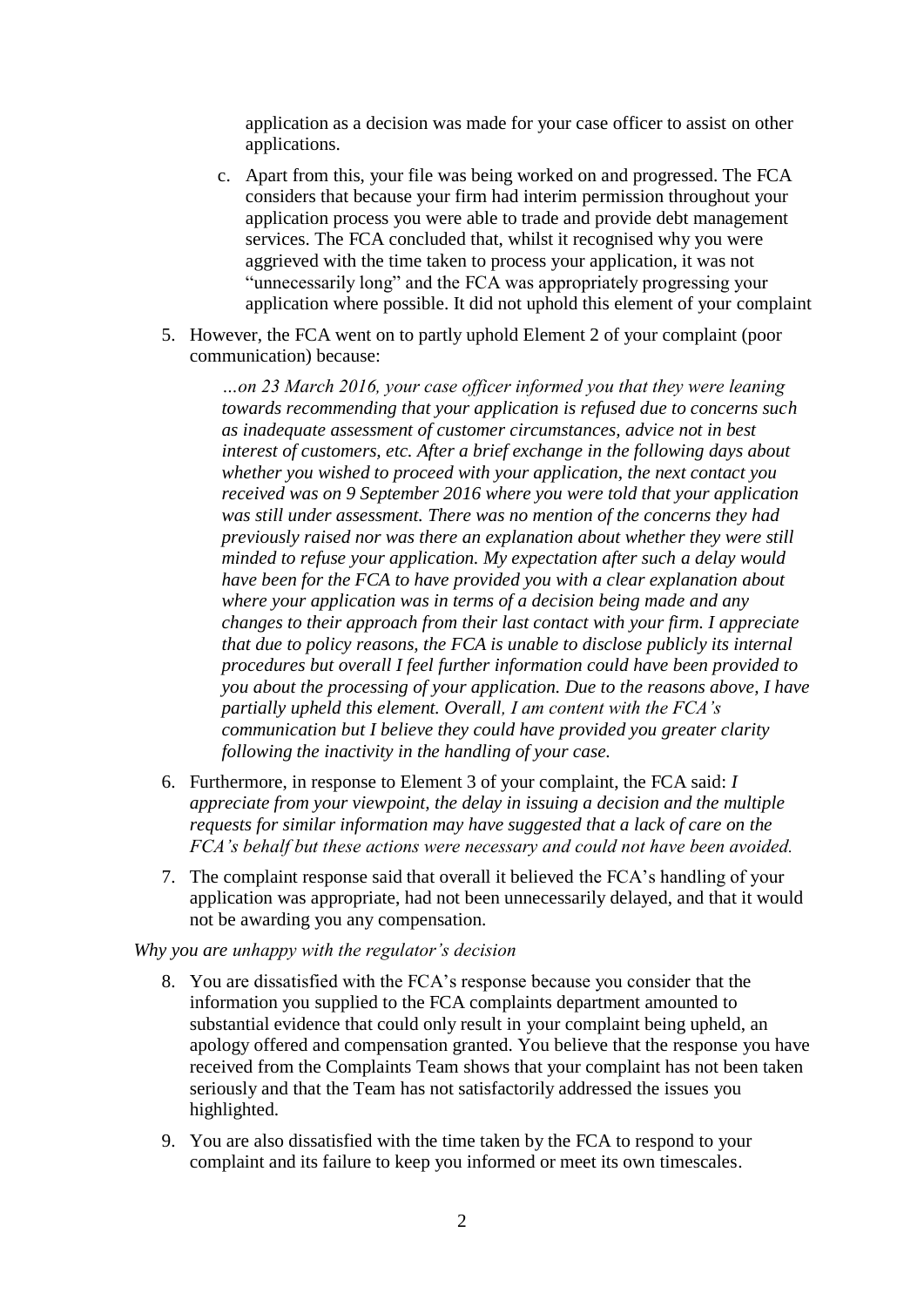#### *My analysis*

#### Substantive complaint

- 10. The FCA's complaint response shows that there is no dispute that your application took two and a half years to process. Your authorisation case was opened on 30 January 2015 and closed on 30 June 2017.
- 11. The current FCA guidance (dated February 2016) states that the FCA will assess Consumer Credit Licence applications within "6 months of receiving a complete application or 12 months of receiving an incomplete application (or six months from when an incomplete application becomes complete)". These are statutory timescales set out in the Financial Services and Markets Act 2000 (FSMA). There is a disagreement between you and the FCA as to whether your application when submitted was complete or incomplete. It is not possible for me to resolve this disagreement under the Complaints Scheme as it relates to the application of FCA rules that would require legal interpretation. However, even if I accepted the FCA's view that the relevant deadline was 29 January 2016, the actual time taken breached the statutory timescales by 18 months.
- 12. The FCA's own complaint response shows that your case was not one of those prioritised and indeed that it was deliberately put on hold for six months. The FCA therefore clearly failed to meet the statutory timescales in your case, as a result of a conscious decision; nor were you kept informed or provided with any reasons for the delay. I do not accept that the repeat requests for information were "unavoidable". Some of the requests were directly caused by the FCA's own delays. Others were caused by the fact that the FCA was changing its internal requirements as it developed its consumer credit processes. Had your application been processed in a timely manner the need for at least some of these requests might not have arisen.
- 13. Furthermore, I am not persuaded that the FCA complaint response shows proper regard to the effect on your firm of the delay between April and September 2016. So far as you knew, in March 2016 the FCA was 'minded to refuse' authorisation. This is something that the FCA was entitled to do; however, I accept your argument that this, combined with the FCA's decision to then press 'pause' on your application, left you in limbo. I also accept your argument that, with the information that you did have, the delays were likely to have affected your ability to grow your business, whatever interim permissions you held, even if it was strictly your decision not to trade.
- 14. In response to my preliminary report the FCA has expressed the view that its admitted delays did not cause your firm financial harm because you continued to trade in line with your intentions and the Interim Permission held allowed you to do so, even after the FCA had verbally communicated that it was minded to refuse the application. The FCA's points in support of this view, and your response, are set out in Annex 1 to this report.
- 15. As it happens your application was later granted. I am not clear what policy reasons there are which mean that the FCA was unable to keep you informed or explain the reasons for its failure to meet its own timescales. Having partly upheld this element of your complaint, I am surprised that the FCA complaint response did not go on to discuss the effect on you of this instance of 'poor communication',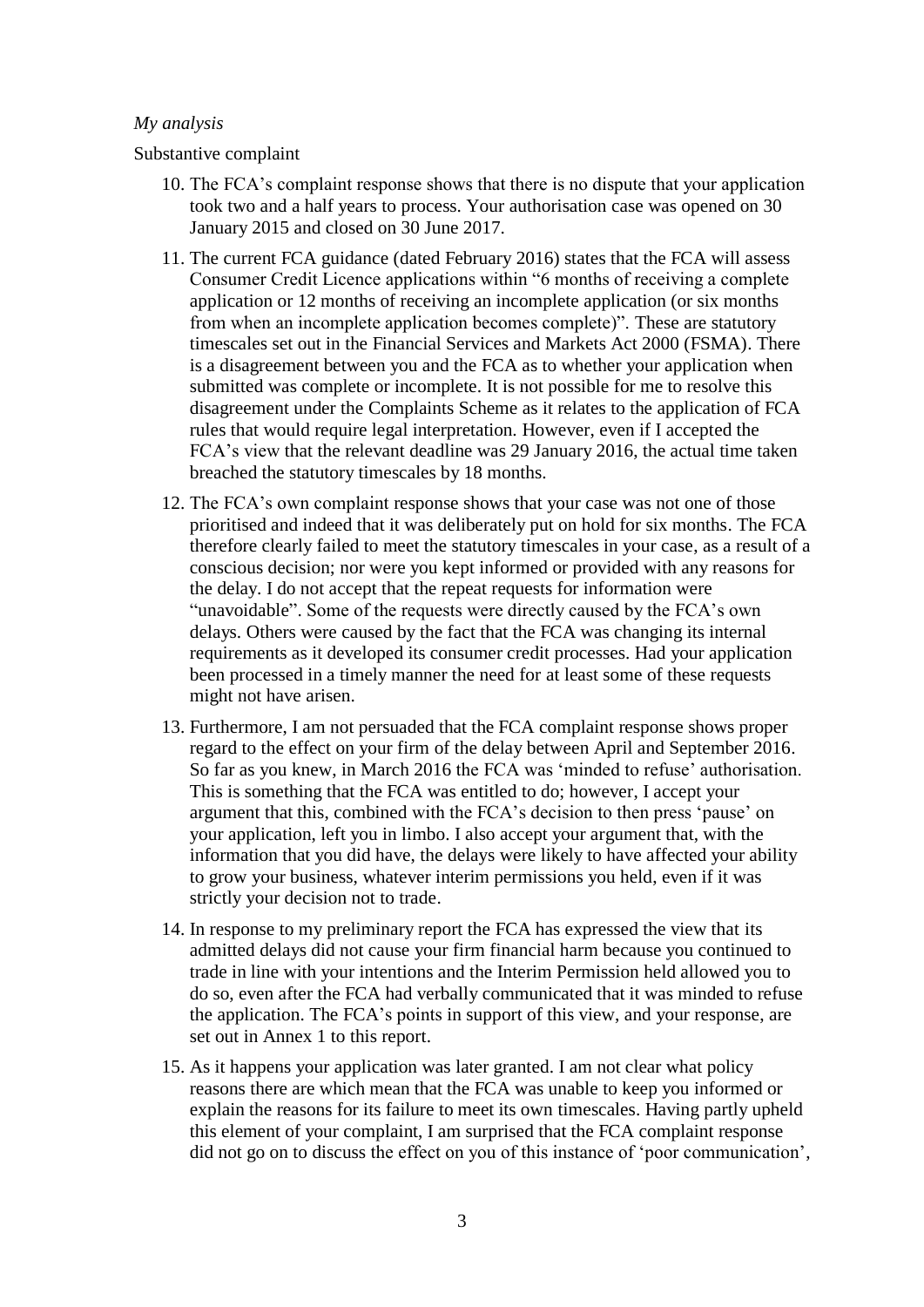nor the impact on you of a six-month period of deliberate inactivity taken in the context of the overall time to process your application.

- 16. In my view, the FCA's complaint response was seriously inadequate. It admits to one communications error when an objective assessment of the documents shows that:
	- a. The application was very seriously delayed, as a result of deliberate decisions made by the FCA;
	- b. The FCA staff handling your application did not explain to you what was happening;
	- c. There is no evidence that, either during the application process or in the investigation of the complaint, there was proper regard for the effect of these delays upon the applicant;
	- d. It appears that statutory deadlines were broken as a direct result of the FCA's decisions, but this was not acknowledged in direct communications to firms.
- 17. In response to my preliminary report, the FCA requested that I reconsider my analysis. It supplied further information that it says was not uncovered by the Complaints Team's investigation and which meant I did not receive the 'full picture'. I have considered carefully the FCA's response. The FCA's arguments rely upon the fact that the FCA issued some general data bulletins which reported that there were delays in the processing of applications; argue that the FCA was facing conflicting priorities; and seek to demonstrate that the delays had no effect on your business (see Annex1).
- 18. The FCA's arguments have not persuaded me to change my conclusions substantially. It is obviously of concern that the FCA has issued a complaint decision that it now acknowledges was inadequate. However, I am more troubled by the FCA's apparent lack of insight into the impact on you of its shortcomings in this case.
- 19. In my view you experienced both unreasonable delay and a lack of care by the FCA, amounting to maladministration. Overall, I agree with you that the complaint response, and the subsequent representations made by the FCA, do not appear to have understood or taken your concerns sufficiently seriously. Instead of proposing solutions to the concerns you raised, the FCA's arguments come across as an attempt to explain away the failings identified.
- 20. I therefore uphold your substantive complaint and I consider that it would be appropriate for the FCA to apologise to you and to offer you an ex gratia payment. The FCA has already accepted the recommendation in my preliminary report that they should offer to pay you £150 for the poor handling of your complaint, and has offered a further £150 for the poor communication during the handling of your application, but I do not consider that that goes far enough. Even if I were to accept the FCA's arguments in Annex 1 about the effect upon your business (and I am not persuaded), in my view there would still be a case for a more substantial payment to reflect the very poor handling of your application.
- 21. In your original complaint you asked the FCA for compensation of £400,500 for lost business arising from the delays in processing your application. In its letter to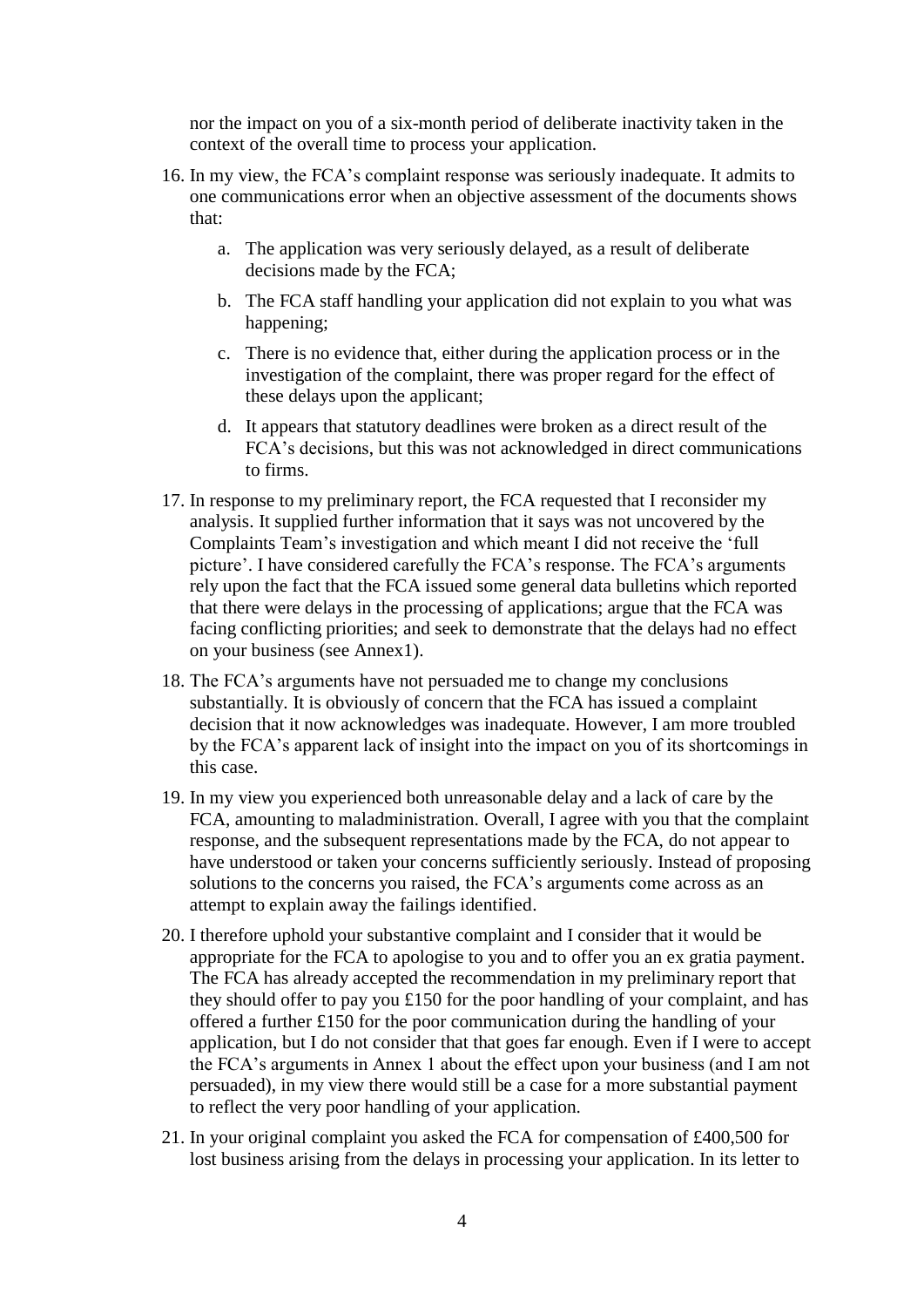you dated 5 October 2017, the FCA told you the following about its approach to compensation:

> *I will take this into consideration when conducting my investigation however I would like to make you aware Parliament has afforded the FCA immunity from liability in damages, as set out in paragraph 25 of schedule 1ZA to the Financial Services and Markets Act 2000 (as amended), This immunity applies except where it is shown by the claimant that the FCA has acted (or failed to act) in bad faith or if the claimant has shown that the FCA has acted in a way which is incompatible with its obligations under the Human Rights Act 1998.*

> *In considering whether compensation is appropriate under the Complaint Scheme based on a "lack of care", for example, by the FCA, we would consider whether such a payment would contradict Parliament's intention when it provided that immunity. We must also consider that ultimately the cost of any compensation payment is borne by financial services firms through their payment of FCA fees, and it is therefore ultimately paid for by consumers.*

22. Although this is an accurate statement of the FCA's legal liability for damages, it is not in my view an answer to assessment of ex gratia payments under the Complaints Scheme. Paragraph 6.6 of the Scheme states that:

*6.6 Where it is concluded that a complaint is well founded, the relevant regulator(s) will tell the complainant what they propose to do to remedy the matters complained of. This may include offering the complainant an apology, taking steps to rectify an error or, if appropriate, the offer of a compensatory payment on an ex gratia basis.*

The FCA should not use its legal immunity to avoid making any compensatory payments at all under the Complaints Scheme. Modest payments for error, such as maladministration and delay, are clearly envisaged under the Scheme, and are the mark of good practice in complaints handling. I therefore **recommend** that the FCA once again reconsiders its position, in the light of this report, and offers you an apology and an ex gratia payment for the serious delays in the handling of the application and the effect this may have had upon your business.

I have previously indicated to you that payments under the Complaints Scheme are unlikely to be of the size awarded by the courts. In response to my preliminary report the FCA proposed that, "*in light of our findings that Authorisations could have better communicated with [your firm] after it verbally confirmed it was minded to refuse, we feel an additional payment of £150 should be offered to [your firm] to reflect this lack of service*". This proposal takes no account of my analysis above (substantially unchanged from my preliminary report) and the amount suggested is wholly inadequate. Since you and the FCA remain far apart on this issue, particularly on any loss of income, and in order to assist both parties, it is my view that the starting point for an ex gratia payment should be at least £5000 for the delay and maladministration I have identified, taking into account: the 18 month delay beyond the latest possible statutory deadline of 29 January 2016; the FCA's decision to take no action on your case for six months; the FCA's failure to communicate between April and September 2016; the consequent repeat requests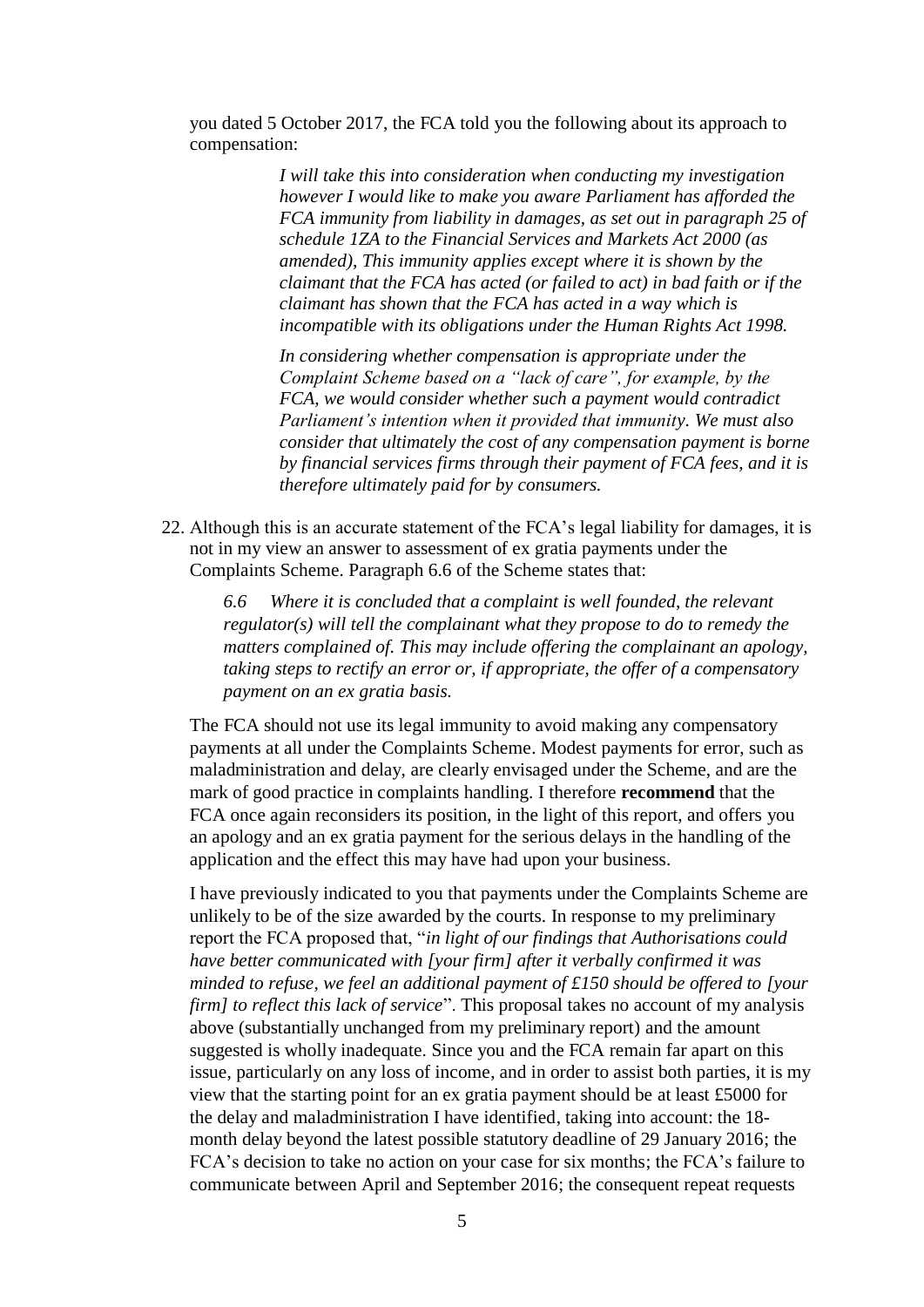for information; and the distress and inconvenience caused to you. If an agreed resolution on an additional amount to reflect any loss of income cannot be reached I **recommend** that mediation be considered with Annex 1 as the baseline for this.

Complaints handling delays

- 23. You complained to the FCA on 18 September 2017. The FCA told you that its target date for issuing its decision was 10 November. This was missed due to the complaints handler's illness and you were informed of this by email on 13 November, when you were told you would receive another update in four weeks' time. You replied to this email pointing out that this was considerably beyond the timescale you were expecting and asking to be kept informed of progress.
- 24. You heard nothing further and asked for an update on 12 December when you received a reply saying that the complaints handler had a spike in his workload and was not in a position to say when the decision would be issued. You heard nothing further and chased again on 3 January 2018. On 4 January you received a reply saying that the investigation was still in progress. On 8 January, the complaints handler raised further questions with the in-house team. The responses received led to further questions being asked of other staff members. You were informed of this by email on 11 January 2018 and told that the aim was for you to receive your decision letter by 16 February. It was in fact sent to you dated 2 February. This letter contained an apology for the complaints handling delays and the frustration caused to you.
- 25. I have considered whether this apology is sufficient or whether it would be appropriate for the FCA also to offer you a sum for distress and inconvenience caused by the complaints handling delays. I have concluded that this would be appropriate given the lack of activity on your complaint in November and December 2017 and the fact that you had to chase several times for a response. I consider that an appropriate amount would be £150.

#### *My decision*

- 26. I uphold your main complaint. I have concluded that there was unreasonable delay and lack of care amounting to maladministration in the processing of your Consumer Credit Licence application. I have also concluded that the response to your complaint sought to minimise the FCA's failings, and did not properly consider the impact of those delays upon your business. I **recommend** that the FCA offers you an apology for this and an ex gratia payment of at least £5000 in accordance with the provisions of paragraph 6.6 of the Complaints Scheme. I **recommend** that mediation be considered if agreement on quantum for any loss of income cannot be reached between you and the FCA, using Annex 1 as a baseline.
- 27. I have also upheld your complaint that there were unnecessary complaints handling delays, and I **recommend** that the FCA also offers you £150 for those. I am pleased to note that in response to my preliminary report the FCA has accepted this recommendation.
- 28. In my preliminary report, I also **recommended** that: *the FCA considers how and why decisions were made that were likely to breach statutory deadlines and have a significant effect on a number of businesses without adequate regard being given to the impact upon those businesses or an adequate explanation being given to them*. In response to my preliminary report the FCA provided me with further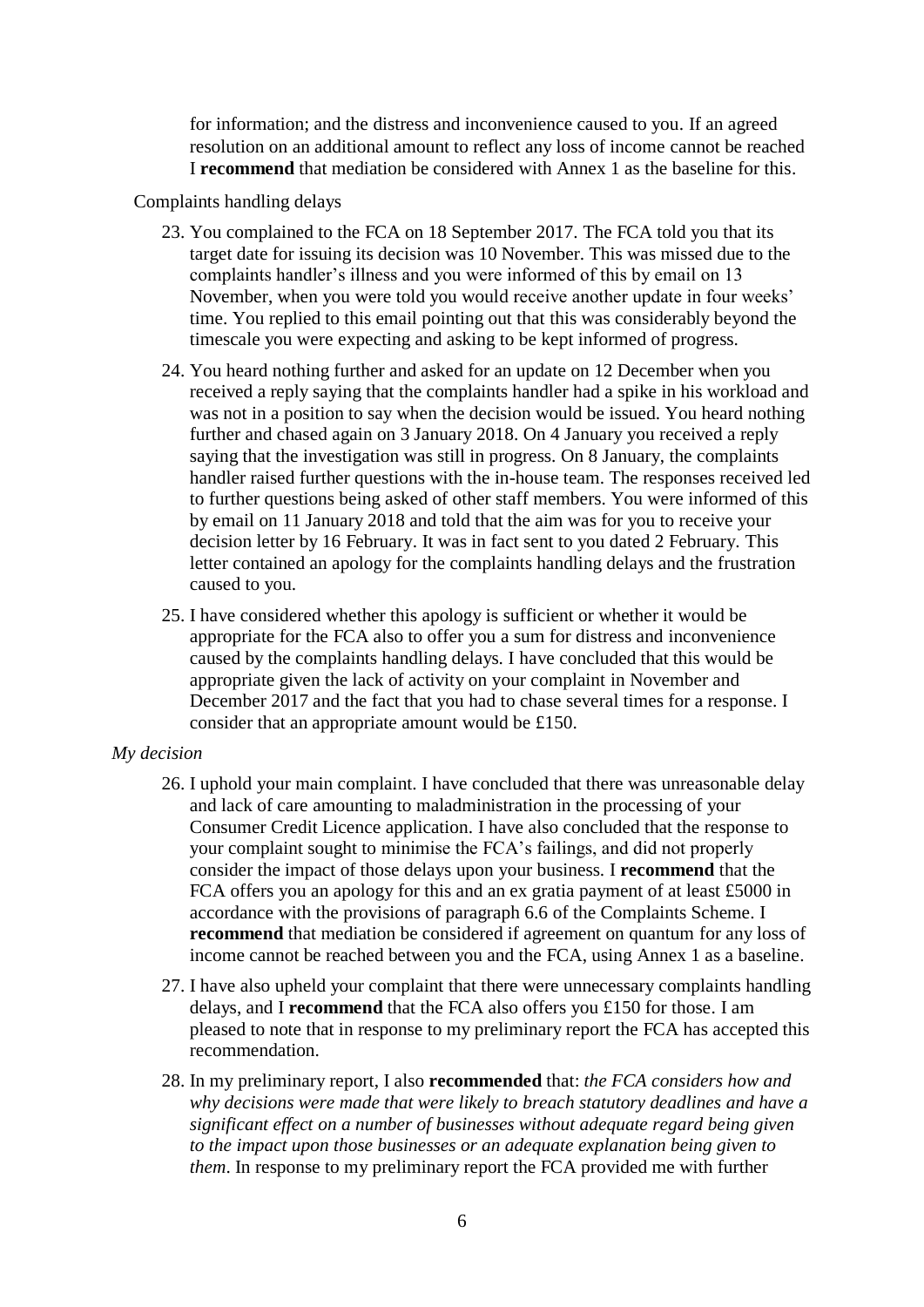information about its public communications between October 2015 and February 2017, although it recognises that it would have been better to have communicated directly with impacted firms sooner. The FCA also said that my criticisms failed "*to reflect the fact that the FCA had to reconcile conflicting statutory obligations*", that is, to deal with a very large number of applications within statutory deadlines while also ensuring that each firm meets and will continue to meet the authorisation conditions. I accept that this is the reality. However, in my view, these are essentially resource issues for the FCA; it cannot expect that there will be no consequences of failing to adhere to statutory deadlines, particularly given its admitted failure to communicate directly with firms. I accept that there were public communications on this issue. However, taken as a whole the FCA's response does not demonstrate an understanding of the effects of delay and poor communication on impacted firms.

29. I therefore **recommend** that the FCA considers how it will in future handle similar situations where it is likely to breach statutory deadlines that will have a significant effect on businesses seeking authorisation and ensure that businesses are provided with adequate communications and explanations that take account of the impact of delay on those businesses.

Antony Townsend Complaints Commissioner 23 May 2018

Annex 1 follows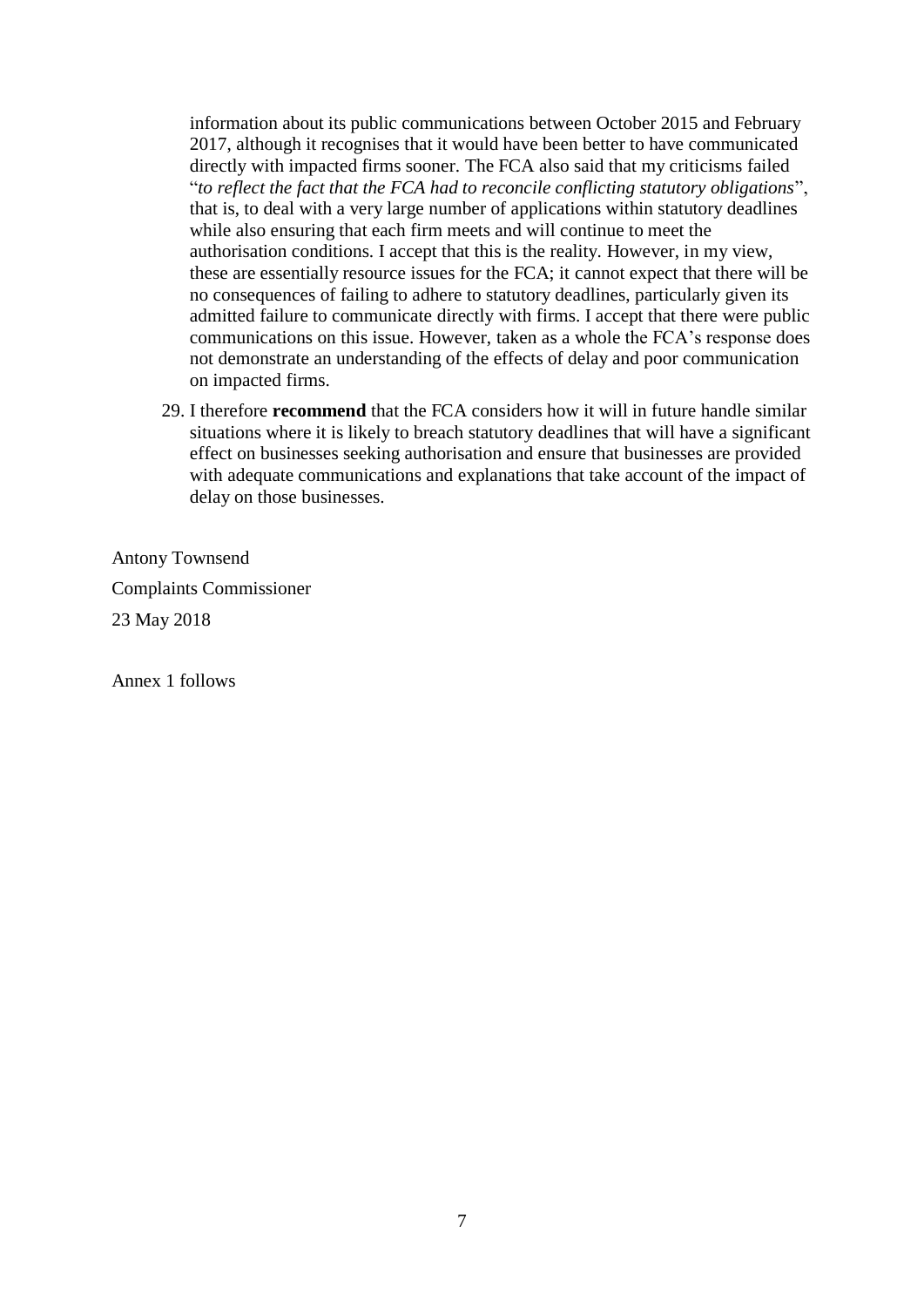## **ANNEX 1**

## **Summary of points made by you and the FCA regarding impact on your business.**

- 1. In support of its view the FCA says, in summary, that:
	- a. You had interim permission, were able to continue to trade and were not prohibited from growing your business. A 'Dear CEO' letter was issued in November 2015 setting out expectations of firms buying or selling customer information or books. This included a provision that firms provide the FCA with 10 days' notice if they intended to sell or purchase customer lists or contracts. However, "*[Your firm] didn't notify the FCA of an intention to purchase any books and…had already stated that it had no intention of purchasing customer contracts from other firms*."
	- b. The business model submitted with your application stated [your firm's] income as "*£70,000 per annum based purely on debt management plans (DMPs). [The firm] also stated that it was not planning to grow the business rapidly in the next 1-3 years nor had it purchased or intended to purchase any back books from other firms…*." Management information supplied showed that [your firm's] business grew exactly in line with its business model, both before and after March 2016, and therefore was not impacted by the Authorisation Team's delay.
	- c. When [your firm] became authorised, a Voluntary Requirement (VREQ) was signed by the firm to ensure that it notified the FCA if it grew to have over 500 customers because the FCA had concerns that [the firm] did not have the appropriate systems and controls in place to manage a larger client bank. Feedback was provided to [your firm] on improvements needed. By the time the application was next reviewed after the minded to refuse letter, [your firm] had taken on board this feedback and therefore the application was approved. It can therefore be argued that the time it took to consider the application afforded [your firm] the time to make appropriate changes to its business that ultimately led to the application being approved.
	- d. [Your firm] did not contact the FCA between April 2016 and February 2017. The FCA sent an email in September 2016 and a 'Dear CEO' letter about annual reviews on 8 December 2016 but received no contact back from [your firm] until the FCA made a request for further information in February 2017. It might be thought that, where a firm had made plans to grow its business, which were dependent on obtaining authorisation (e.g. where non-organic growth was planned), the firm would be pressing the FCA frequently for updates on progress on its application. The lack of inquiry from [your firm] supports the FCA's inference that the delay in obtaining authorisation did not affect the firm financially. In making this point, the FCA wishes to make it clear that it is not criticising [your firm].
- 2. In response to these points you say:
	- a. We had interim permission for two and a half years and notification from the FCA in March 2016 that they were recommending our application be refused. When we started our application, we stated we were not looking to purchase customer lists or contracts as we wanted to wait for approval of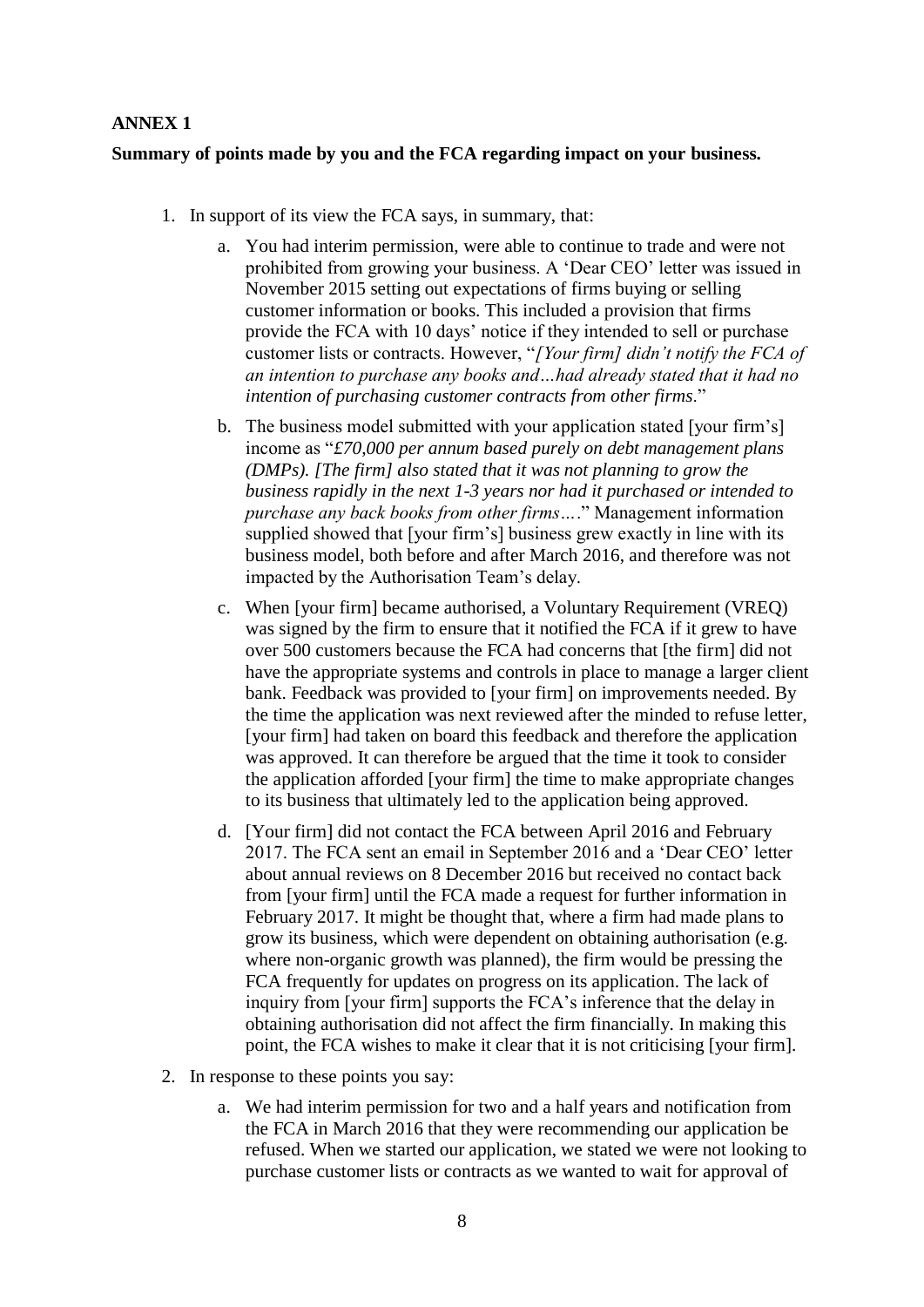our application before we committed to such an investment. As it became apparent many Debt Management Companies (DMC's) were not being approved or withdrawing their applications it would not make business sense to purchase their books until we ourselves had received approval. Had we received our approval within 6 months we would have then been able to make that commitment and notified the FCA as per their 'Dear CEO' letter issued in November 2015. We feel it is also worth pointing out that had the FCA processed our application in January 2015 the same way as they had done from February 2017 then we would have received our authorisation in June 2015. This would have given us the option at a much earlier date to purchase customer lists or contracts and the 'Dear CEO' letter would therefore have been relevant. As we had not received authorisation, the option to purchase customer lists or contracts was not one we could take. We also feel that our decision to not purchase books from other DMC's before we were authorised was the correct one as in March 2016 when the FCA recommended our application be refused they also sent us two links to two companies that had been refused their licences after purchasing a large number of books from other DMC's before and during their interim permission with adverse effect. Had we received authorisation in the correct time scales we would have taken the decision to purchase books as it had become apparent many DMC's were being refused their licence or withdrawing their applications. As our application took so long our income decreased and our option to purchase books was taken away.

- b. Our business did not grow exactly in line with our business model; the number of clients we held steadily decreased from the time we started our application to when authorisation was granted. We were unable to grow the business as we would have wanted as the time taken to process our application and the recommendation to decline had a severe impact on both our income and the ability to improve it. We also feel that as many DMC's were being declined or withdrawing their application the opportunity to gain more clients increased as the amount of DMC's in the market were decreasing. Without our authorisation we were unable to take advantage of this opportunity. The FCA has not taken into account that business changes on a daily basis and therefore projections and business plans change as well. Had our licence been granted in the correct manner our scope for growing would have increased dramatically.
- c. The FCA's statement is untrue and misleading. Information requested on 2nd February 2017 was a duplicate of all the information we had supplied previously. On making their assessments of the up-to-date information, they then supplied us with recommendations in order to help our application be approved. Upon making these changes the FCA approved our application on the 30th June 2017. We appreciated the help and advice that was now being given which had not been offered before and it proved that by working with us the FCA were able to approve our licence within the timescales of 6 months. The FCA state that we did not have the appropriate systems and controls in place to manage a client base that exceeded 500 clients and asked us to sign a Voluntary Requirement (vREQ) which we duly supplied. Once we signed the vREQ our licence was approved, which showed we indeed had the appropriate systems and